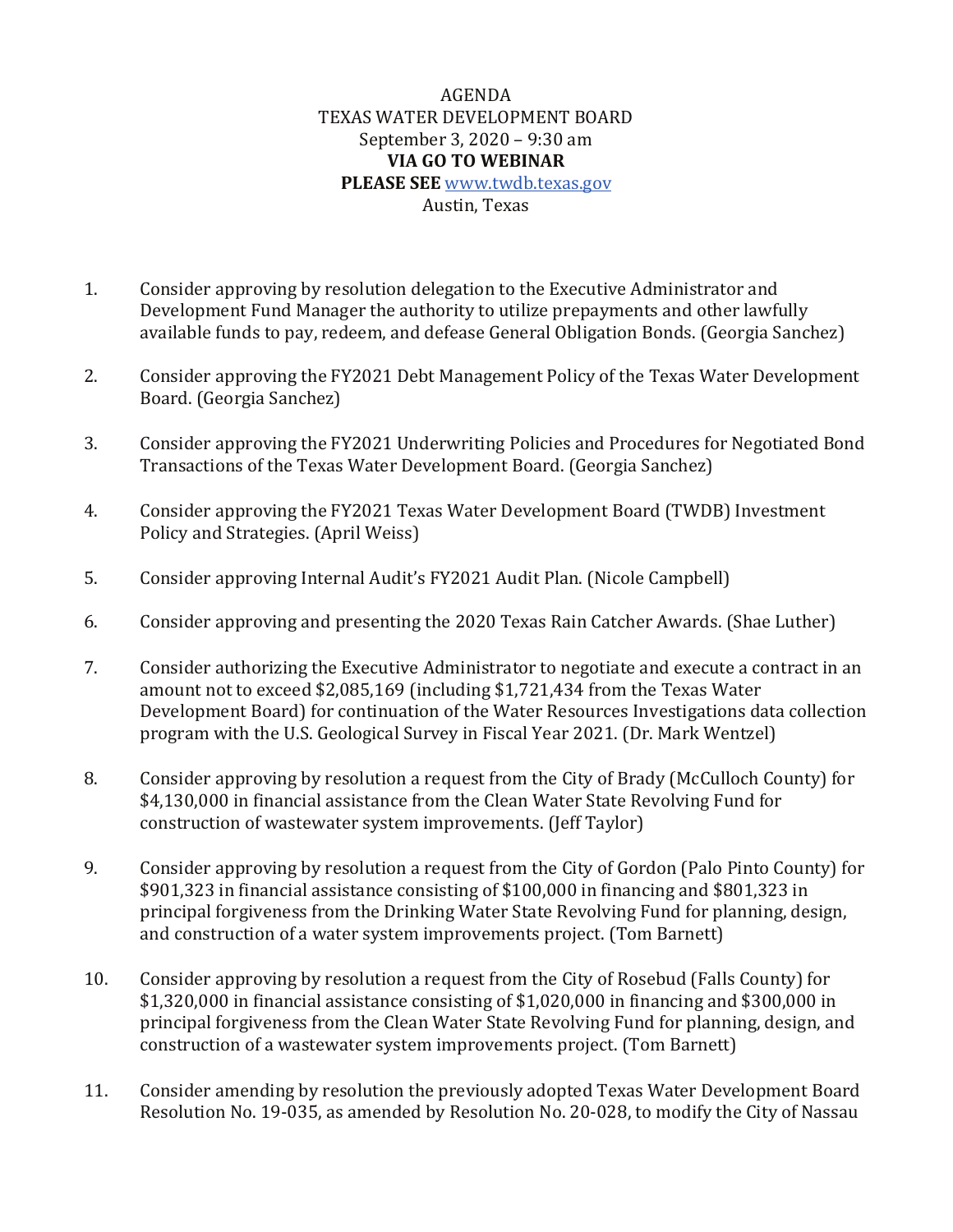Bay's Texas Water Development Fund closing schedule and project scope. (Nancy Richards)

- 12. Consider amending by resolution the previously adopted Texas Water Development Board Resolution No. 10-110, to modify the Sunbelt Fresh Water Supply District's Texas Water Development Fund project scope. (Nancy Richards)
- 13. The Board will receive comments from the public on any matters within the jurisdiction of the TWDB, with the exception of matters which are subject to the ex parte prohibition found in Texas Government Code Section 2001.061.
- 14. The Board may adjourn into Executive Session and conduct a closed meeting to consider any item on this agenda if a matter is raised that is appropriate for the Board to conduct a private consultation with its attorney on a matter in which the duty of the attorney to the governmental body under the Texas Disciplinary Rules of Professional Conduct of the State Bar of Texas clearly conflicts with Chapter 551 of the Texas Government Code. The Board may conduct a closed meeting to receive legal advice and discuss pending or contemplated litigation, settlement offers, or the appointment, employment, evaluation, reassignment, duties, discipline or dismissal of specific Board employees, including the Executive Administrator and General Counsel, as permitted by Sections 551.071 and 551.074, the Texas Open Meetings Act, codified as Chapter 551 of the Texas Government Code. The Board may also meet in open meeting to take action on legal or personnel matters considered in the closed meeting as required by Section 551.102 of the Open Meetings Act, Chapter 551 of the Government Code. The Board may conduct a closed meeting to consider and discuss financial matters related to the investment or potential investment of the Board's funds, as permitted by Section 6.0601(a) of the Texas Water Code. The Board may also meet in open meeting to take action on a financial matter discussed in the closed meeting as required by Section 6.0601(b) of the Texas Water Code.

The next currently scheduled meeting of the Texas Water Development Board will be October 1, 2020. Other meetings may be scheduled and will be posted in compliance with the Texas Open Meetings Act.

Persons with disabilities who plan to attend this meeting and who may need auxiliary aids or services such as interpreters for persons who are deaf or hearing impaired, readers, large print or Braille, are requested to contact Merry Klonower at (512) 463-8165 two (2) work days prior to the meeting so that appropriate arrangements can be made.

## **NOTICE: ENTRY TO THIS MEETING WITH A HANDGUN IS FORBIDDEN**

**This meeting is a public meeting under Chapter 551 of the Texas Government Code. Pursuant to Section 30.06, Penal Code (trespass by license holder with a concealed handgun), a person licensed under Subchapter H, Chapter 411, Government Code (handgun licensing law) may not enter this property with a concealed handgun. Pursuant to Section 30.07, Penal Code (trespass by license holder with an openly carried handgun), a person licensed under Subchapter H, Chapter 411, Government Code (handgun licensing law) may not enter this property with a handgun that is carried openly. For purposes of this notice, "property" means the room or rooms where the open meeting of the Texas Water Development Board is held.**